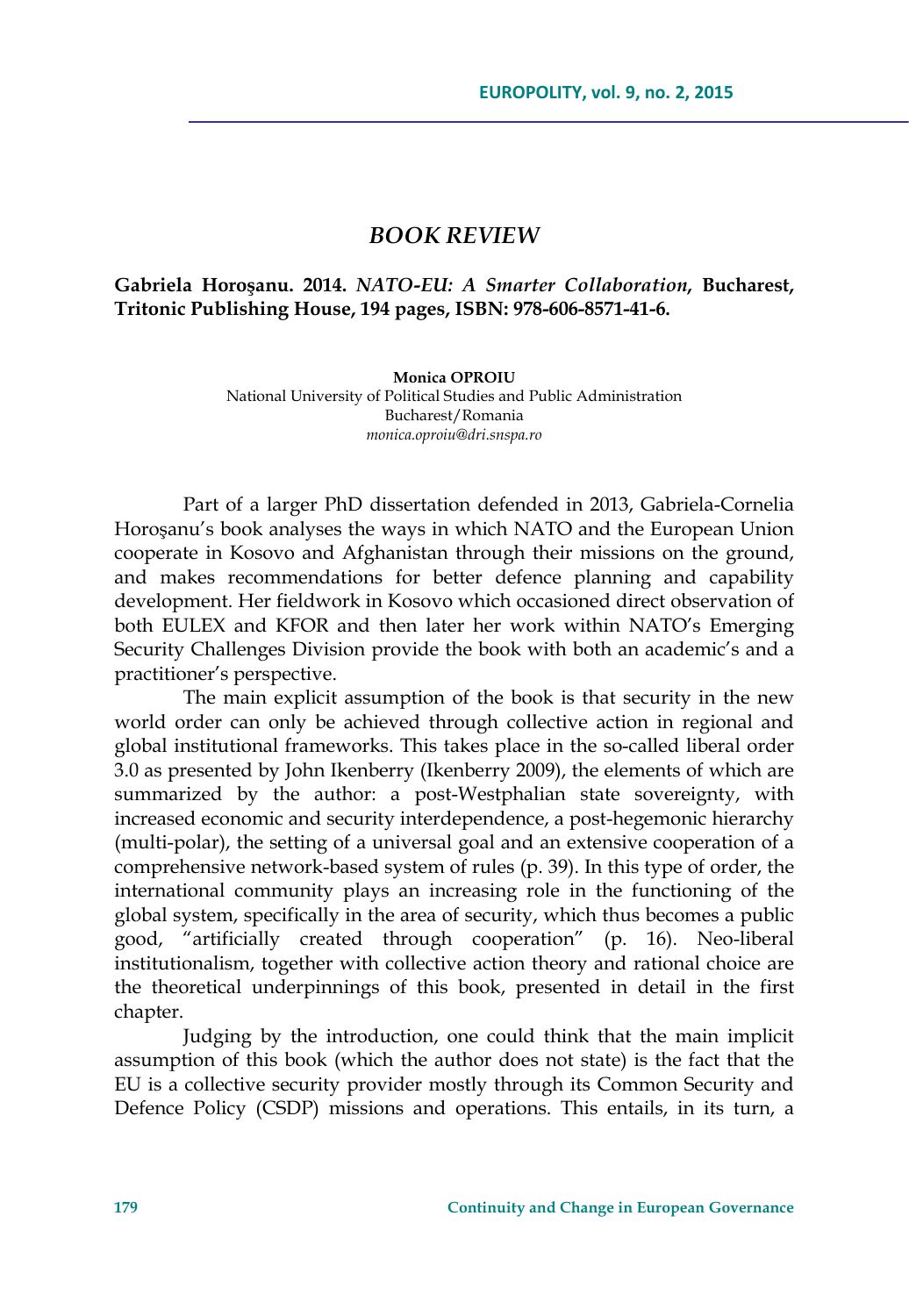parallel discussion on how the EU – through its CSDP missions more specifically – actually contributes to international security and how the same missions help promote the liberal order (through rule of law promotion, security sector reform, peace-building, democracy promotion, etc.). It seems that this discussion fell beyond the scope of the book and the author based her analysis on the premise that the European Union *does* count as a security provider in the liberal order.

The second chapter deals with the NATO-EU "strategic partnership", the success of which is questioned in light of both the existing legal deadlock and difficulties in practice. The author highlights early on the main constraints on the contractual collaboration between the two organisations, pointing to the different views among some allies and the United States concerning the role of an autonomous defence of the EU on the one hand and the relations between Turkey and the EU on the other hand; whilst the first issue seems to evolve in a positive manner, no solution has been found yet for the second one. The compromise would be, in the author's view, to accommodate Turkey and give it "some kind of involvement in CSDP, at least a similar status to the one it had in the Western European Union" (p. 46).

The more practical aspects which affect the NATO-EU cooperation refer to a lack of investment and declining defence budgets and military spending in Europe, with a significant impact on capability development. The importance of the latter cannot be overemphasized as it could ultimately enhance the collaboration between NATO and the EU. The author could have included at this point a discussion on the nature of the EU's power and the extent to which the development of military capabilities affects the EU's predominantly civilian character. The literature abounds in scholarly labels for the type of power that the EU embodies, from "civilian power Europe" (Duchêne 1972) to "normative power Europe" (Manners 2002), with few (neo)realist attempts to look behind the myth of "civilian power by default" (Hyde-Price 2006) or to argue downright for endowing the EU with "the power of war" (van Ham 2010).

Beyond academic debates though, during the last years, the reality has been that defence budgets are shrinking in Europe as the consequence of the economic and financial crisis, and public opinion concerns regarding a militarised CSDP are positioned somewhere in the background. However, with armed conflict occurring in both Ukraine and the Middle East, the debate on the need for a potential "European army" or at least acquiring more military capabilities by EU members could resurge once again. Even Ian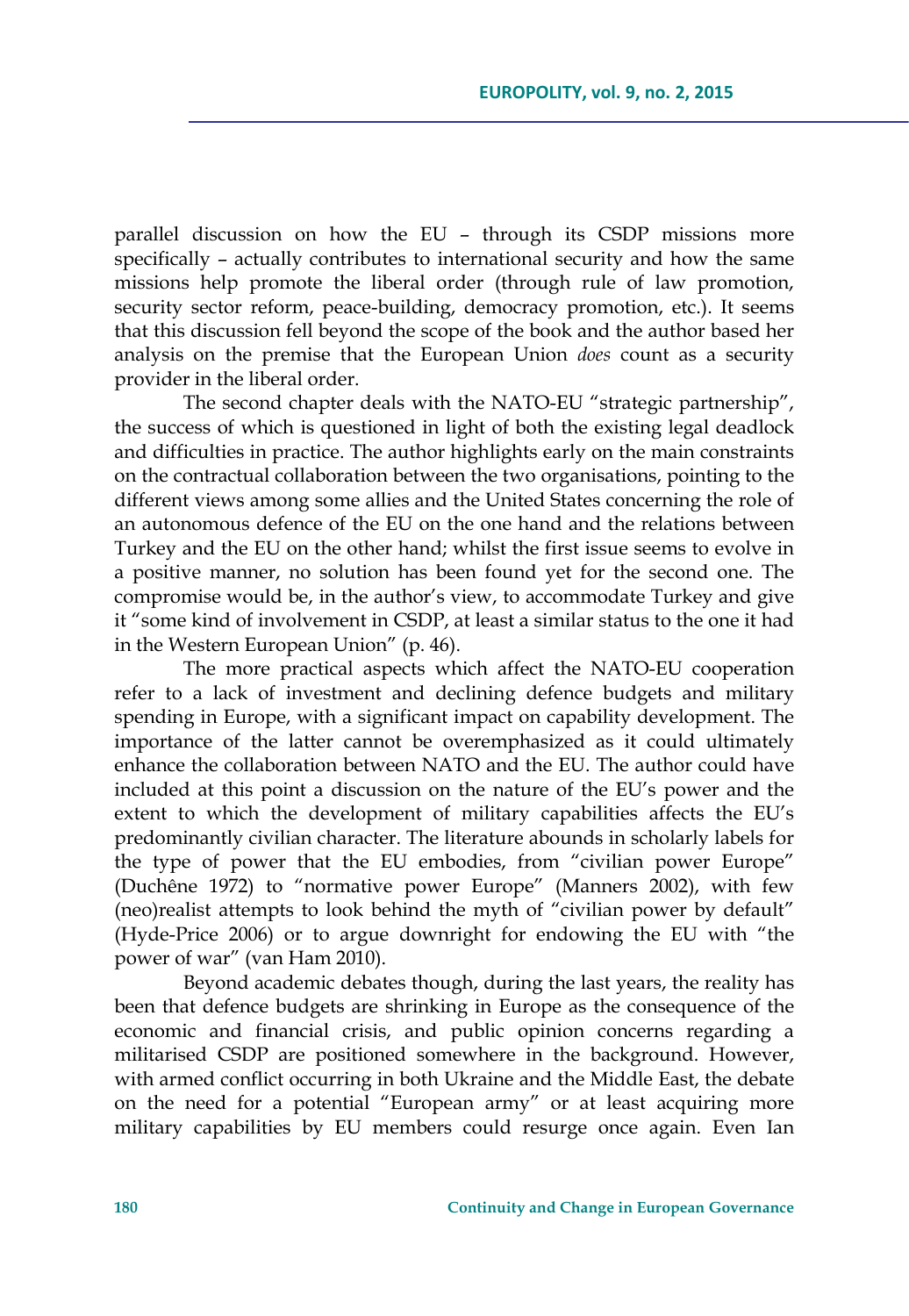Manners himself later reconsidered his argument, admitting that, in the end, "the militarization of the EU need not necessarily lead to the diminution of the EU's normative power, if critical reflection characterized the process" (Manners 2007, 15). In other words, the EU could both enhance its military capabilities and maintain its moral standing in the world, as long as it achieves the former according to a strategy and through a reflective process.

Gabriela Horoşanu also analyses briefly the changes in the EU's external profile in the aftermath of the Lisbon Treaty, in particular the solidarity and mutual defence clauses, the permanent structure cooperation and update of the Petersberg (CSDP) tasks. She argues that the added value of implementing the permanent structured cooperation "is real for the EU, NATO, national governments and taxpayers alike" (p. 55) and explores it across seven dimensions: inclusiveness, coordination, cost-effectiveness, assessment, significant military contributions and "boots on the ground" (pp. 55-56).

At the book's core, the author takes a close look at the EU and NATO missions in Kosovo and Afghanistan and assesses their collaboration on the ground, by also using semi-structured interviews and direct observation (third chapter). The main reasons for criticising the results of the NATO-EU cooperation are the "learning by doing" character of these operations and the lack of preparedness of both NATO and the EU for a new type of war and dealing with its aftermath. The solutions that the author suggests are: a new/optimised defence planning process, better intelligence sharing, good practices sharing and coordination of policies. Also, she advocates for the socalled reverse Berlin Plus arrangement which would allow NATO's access to the EU's capabilities for civilian crisis management.

More specifically, in the case of Kosovo she advocates for "an efficient cooperation at all levels (political, strategic, operational and tactical) of all stakeholders", together with joint training and exercises among EULEX, KFOR (and Kosovo Police), a political/strategic framework for cooperation as a good umbrella for tactical cooperation on the ground and the spill-over of lower level cooperation to cooperation mechanisms at the top level, while also maintaining local ownership for the security environment as much a possible (pp. 75-76). In more general terms, she highlights three main lessons learned from 13 years of state-building efforts in Kosovo. First, state-building in postconflict countries is "a tough political exercise, requiring fundamental political decisions regarding the distribution of power and resources" (p. 73). Hence, the neutral stance of intervening parties cannot be applied to the letter, but as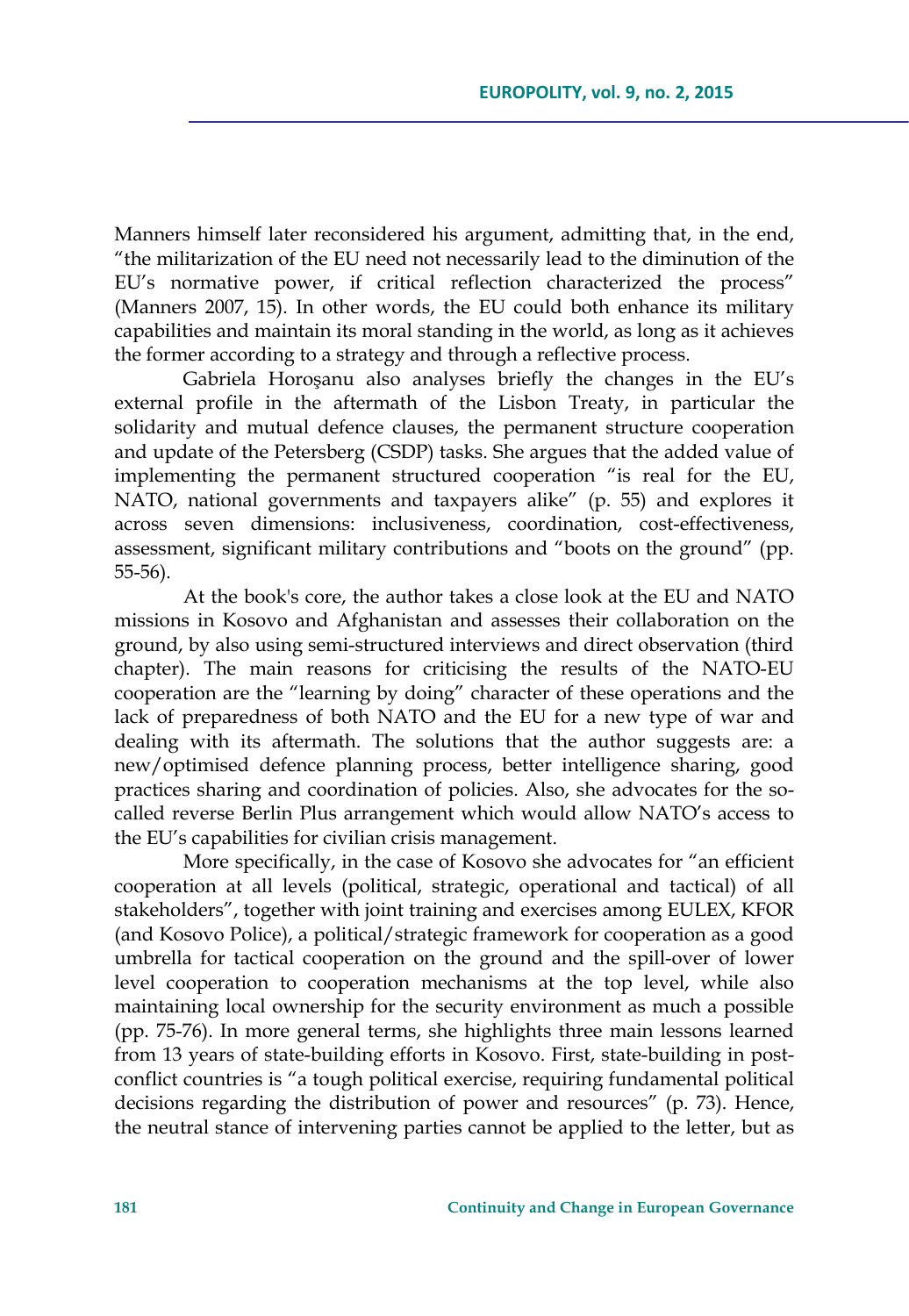international state-building missions affect the local political order, they have to be well thought over, including sound exit strategies. Second, international actors intervening in post-conflict situations need to "realistic about what socio-political transformations they can actually achieve" (p. 74). In the case of Kosovo, despite the huge resources invested, the policies of external donors remain largely inefficient and incapable of actually shaping the state-building process. Third, a (future) state built according to the international institutions' focus on stability will become an unbalanced one dominated by a powerful executive and weak legislative, especially if the control of the former belongs to them (as with the International Civilian Office and EULEX in Kosovo), thus endangering the democracy they were trying to build (p. 74).

Fundamentally, in the author's view, what was at stake in the two cases – Kosovo and Afghanistan - was the extent to which NATO can rely on other international actors - like the EU – for counterinsurgency and postconflict stabilisation efforts, undertaken in the context of asymmetric threats and out-of-area operations. Of course, the fact that NATO and the EU share 22 member states should make it easier to have a fruitful, or using the author's own words, a "smarter" collaboration. But overlapping membership is not enough and efficient cooperation mechanisms are needed.

The next two chapters focus on NATO, its assessment of emerging security challenges and the author's own model for the optimisation of the decision-making process in the Alliance. Finally, her conclusion is that NATO is a collective security brand which determines the Member States to act towards the common good (p. 181). Some states are lagging behind in fulfilling their commitments, but the security guarantee is technically beyond any doubt. We are used to talking about multi-speed Europe, but there is a similar situation in NATO. What differentiates the two organisations from this perspective is obviously the nature of their bond and the scope of the contractual relation established among the member states. Whilst there are some who argue that after the Lisbon treaty and the introduction of the solidarity and mutual defence clauses the EU is turning into a military alliance, NATO remains the go-to authority for security and defence matters for the time being. However, a smarter collaboration between the two could decide the future of the liberal order, as implemented in post-conflict stabilisation contexts and fragile states.